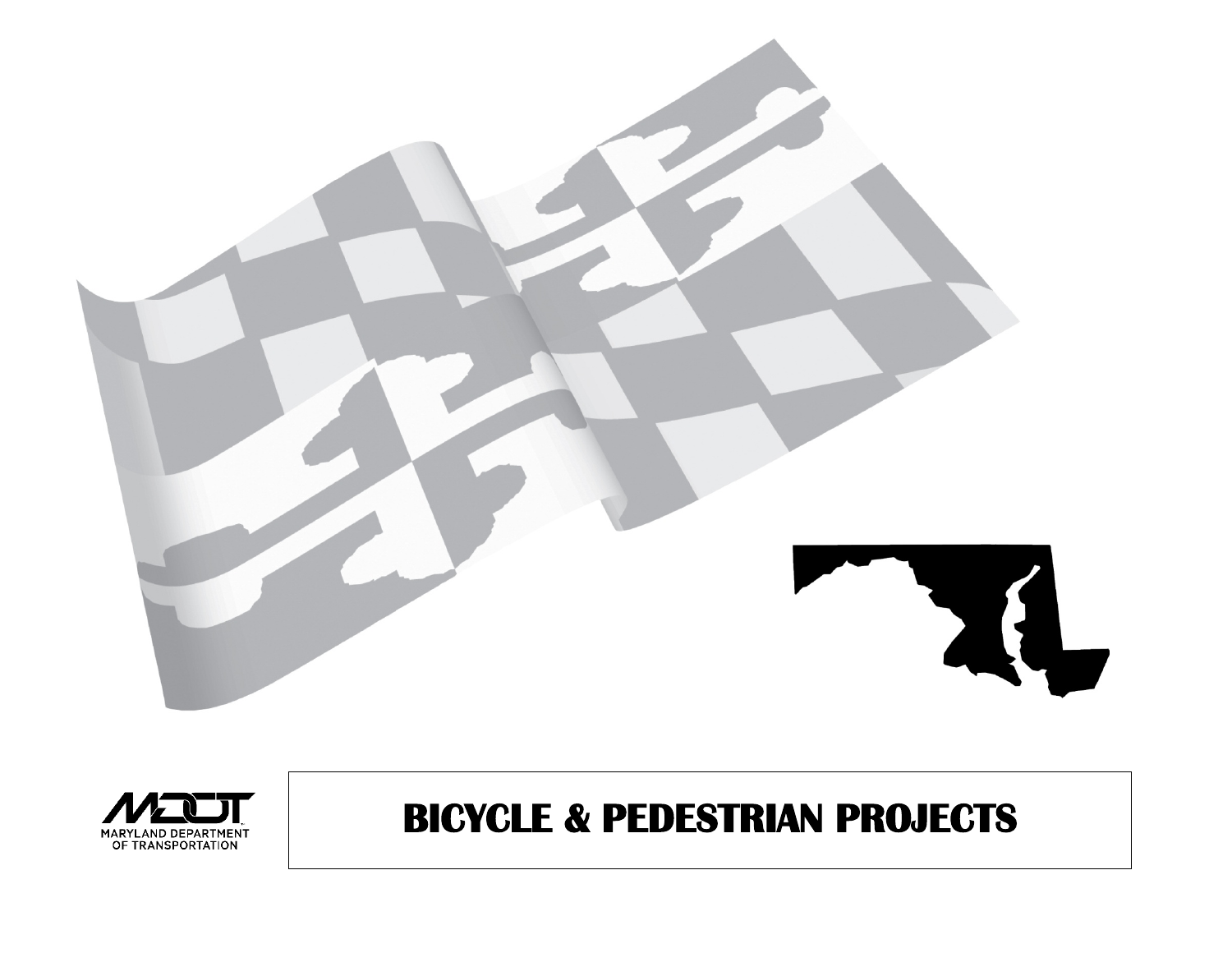#### **ED ON FY2022-2027 CTP BIKE/PED FUNDING^**

| <b>PROGRAM NAME</b>                           |       | <b>PROJECTS</b><br><b>CURRENTLY FUNDED</b><br><b>FOR CONSTRUCTION</b> | FY2022-2027 CTF<br><b>BIKE/PED FUNDING</b> |
|-----------------------------------------------|-------|-----------------------------------------------------------------------|--------------------------------------------|
| <b>State Highway Administration</b>           |       |                                                                       |                                            |
| <b>ADA Program</b>                            |       | 10,367,063                                                            | 42,929,100                                 |
| <b>Retrofit Bicycle Program</b>               |       | 6,371,000                                                             | 42,498,100                                 |
| Neighborhood Conservation*                    |       | 6,501,385                                                             | 29,240,000                                 |
| Primary/ Secondary Program**                  |       | 1,611,576                                                             | 1,686,576                                  |
| <b>Retrofit Sidewalk Program</b>              |       | 7,767,000                                                             | 45,095,000                                 |
| <b>Recreational Trails Program***</b>         |       | 2,266,000                                                             | 6,741,720                                  |
| <b>Transportation Alternatives Program***</b> |       | 70,998,000                                                            | 87,804,000                                 |
| The Secretary's Office                        |       |                                                                       |                                            |
| Kim Lamphier Bikeways Network Program         |       | 13,435,018                                                            | 14,056,694                                 |
|                                               | Total | 119,317,042                                                           | 270,051,190                                |

- ^ Includes planning, design and construction funds
- \* Funding is estimated as a portion of total program funding based on recent bike/ped expenditures
- \*\* Additional funding is expected as major projects advance to construction and bicycle and pedestrian costs are itemized
- \*\*\* Funding is estimated based on projected federal appropriations and historic program spending on bicycle and pedestrian projects; see typical awards on pages below
- M No additional earmark projects are expected at this time. Ongoing earmark projects are listed below.

**Total 119,317,042 270,051,190**

Page BP-1

#### *BICYCLE AND PEDESTRIAN RELATED PROJECTS*

*The Maryland Department of Transportation has various funding programs for bicycle and pedestrian programs. Program funds are used for both design and construction. Several programs are administered as competitive grant programs, in which available funds are awarded to projects managed by local governments and other partners.*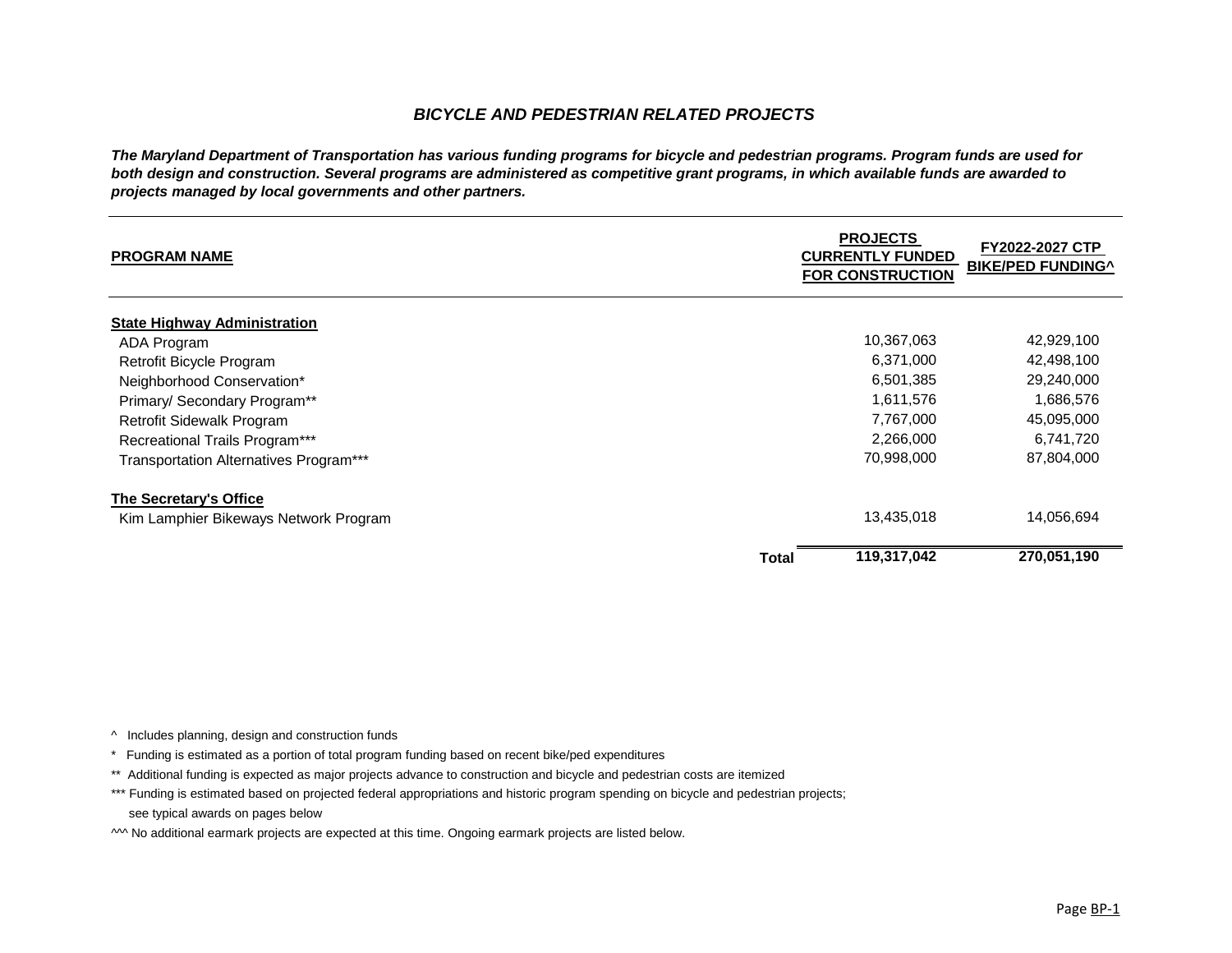### *BICYCLE AND PEDESTRIAN RELATED PROJECTS*

# **PROJECT NAME MILES ESTIMATED BIKE/PED COST STATE HIGHWAY ADMINISTRATION ADA Program** Prince George's County woodyard Road \$ 4,838,000 **Statewide** ADA Sidewalk Upgrades in District 4  $\qquad \qquad$  3,516,063 **Talbot County** MD 33 -From 200 ft North of Lee Street to 150 ft South of Spencer Drive  $$3013,000$ **Total \$ 10,367,063 Retrofit Bicycle Program** Prince George's County US 1 Trolley Trail 6,371,000 **Total \$ 6,371,000 Neighborhood Conservation Calvert County** MD 261 - 9th Street to Anne Arundel Line 610,995 **Frederick County** MD 180 - MD 383 to Old Holter Road  $$$  713,081

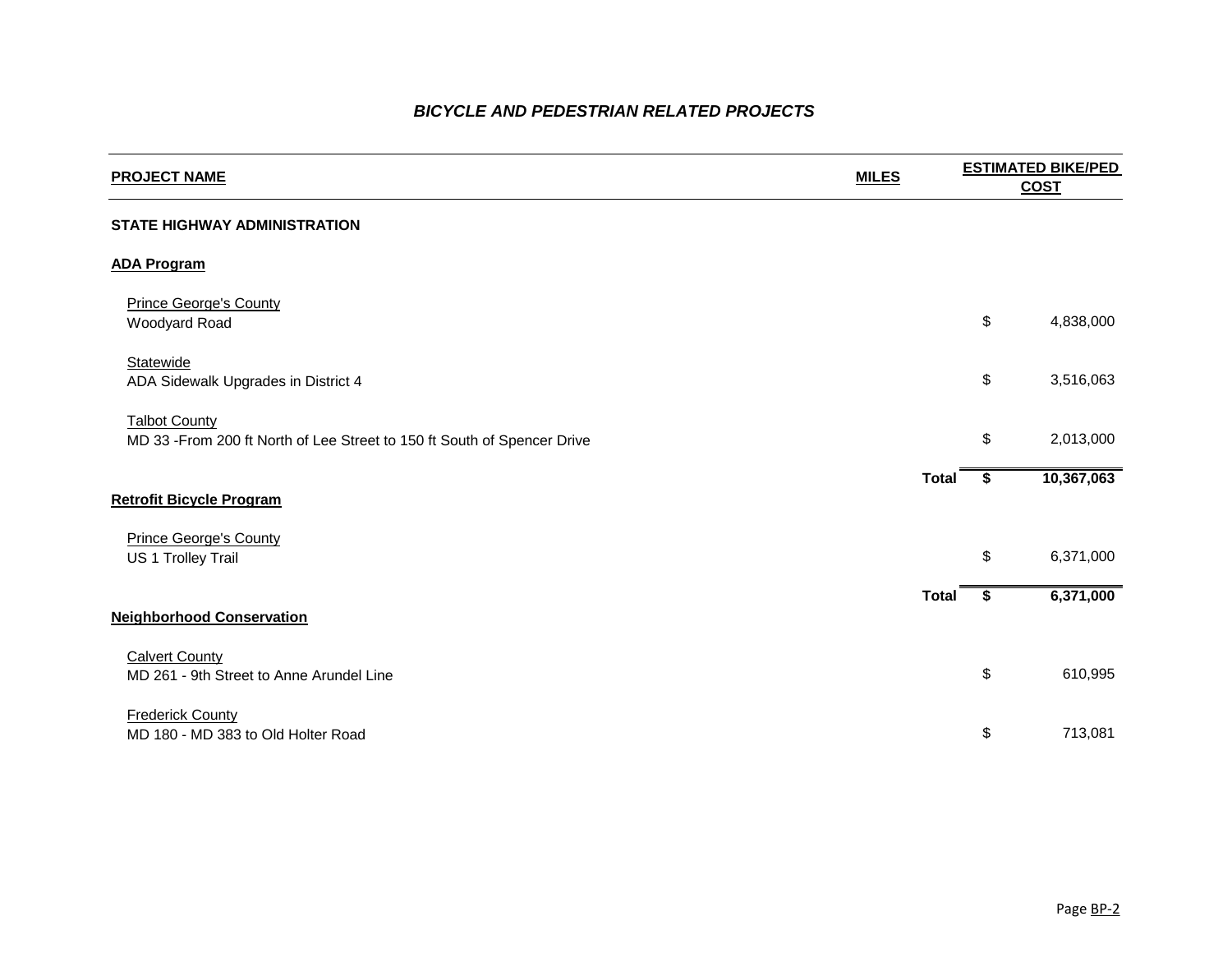#### **PROJECT IMATED BIKE/PED COST**

| <b>PROJECT NAME</b>                                                                                                   | <b>MILES</b> |                           | <b>ESTIMATED BIKE/PED</b><br><b>COST</b> |
|-----------------------------------------------------------------------------------------------------------------------|--------------|---------------------------|------------------------------------------|
| <b>STATE HIGHWAY ADMINISTRATION (cont'd)</b>                                                                          |              |                           |                                          |
| <b>Neighborhood Conservation (cont'd)</b>                                                                             |              |                           |                                          |
| <b>Kent County</b><br>MD 291 - School Street to Crane Street                                                          |              | \$                        | 526,291                                  |
| <b>Prince George's County</b><br>MD 212A - Pine Street to US 1<br>MD 5 - Curtis Dr to N. of Suitland Pkwy & Naylor Rd |              | \$<br>\$                  | 2,210,383<br>673,888                     |
| MD 500 - Washington, DC line to MD 208                                                                                |              | \$                        | 1,766,747                                |
| <b>Primary/ Secondary Program</b>                                                                                     |              | <b>Total</b><br>-S        | 6,501,385                                |
| <b>Allegany County</b>                                                                                                |              |                           |                                          |
| MD 36 - Bridge over Jennings Run<br><b>Shoulders</b>                                                                  | 0.1          | \$                        | 15,000                                   |
| <b>Anne Arundel County</b><br>MD 175 - at MD 295                                                                      |              |                           |                                          |
| <b>Shoulders</b>                                                                                                      | 0.7          | \$                        | 105,000                                  |
| Side Walk                                                                                                             | 0.7          | \$                        | 96,096                                   |
| <b>Baltimore County</b>                                                                                               |              |                           |                                          |
| US 1 - Bridge Replacement<br>Side Walk                                                                                | 0.1          | $\boldsymbol{\mathsf{S}}$ | 13,728                                   |
|                                                                                                                       |              |                           |                                          |

|              | \$             | 526,291                           |
|--------------|----------------|-----------------------------------|
|              | \$<br>\$<br>\$ | 2,210,383<br>673,888<br>1,766,747 |
| <b>Total</b> | \$             | 6,501,385                         |
|              | \$             | 15,000                            |
|              | \$<br>\$       | 105,000<br>96,096                 |
|              | \$             | 13,728                            |

### *BICYCLE AND PEDESTRIAN RELATED PROJECTS*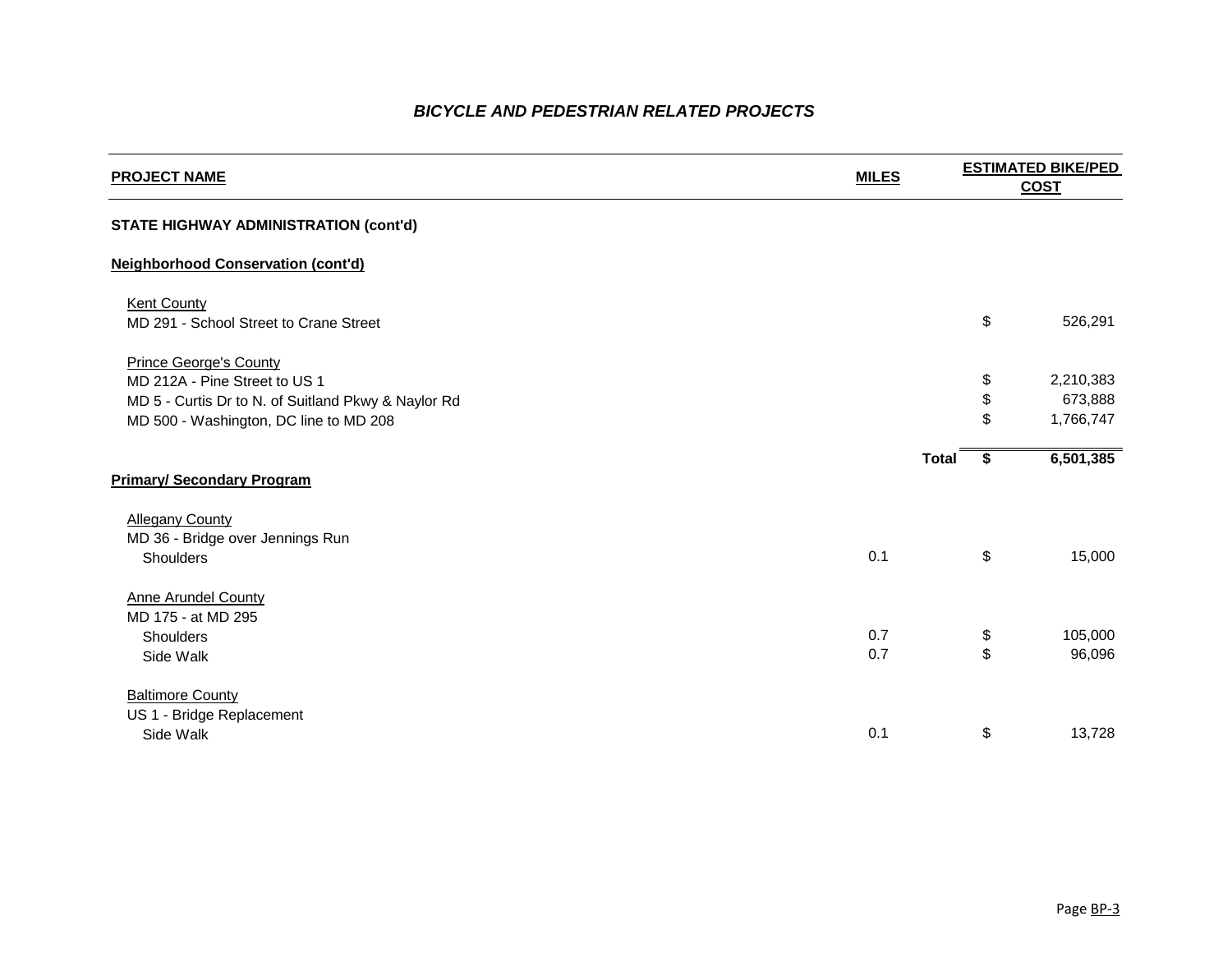### **PROJECT NAME OF STRUMATED BIKE/PED COST**

| \$       | 96,096             |
|----------|--------------------|
| \$       | 7,500              |
| \$<br>\$ | 120,000<br>109,824 |
| \$       | 15,000             |
| \$       | 7,500              |
| \$<br>\$ | 13,728<br>15,000   |
| ደ        | 1በ5 በበበ            |

| <b>PROJECT NAME</b>                                                        | <b>MILES</b> |                            | <b>ESTIMATED BIKE/PED</b> |
|----------------------------------------------------------------------------|--------------|----------------------------|---------------------------|
|                                                                            |              |                            | <b>COST</b>               |
| <b>STATE HIGHWAY ADMINISTRATION (cont'd)</b>                               |              |                            |                           |
| <b>Primary/ Secondary Program (cont'd)</b>                                 |              |                            |                           |
| <b>Frederick County</b>                                                    |              |                            |                           |
| MD 180 - North of I-70 west crossing to I-70 east crossing                 |              |                            |                           |
| <b>Shoulders</b>                                                           | 0.7          | $\boldsymbol{\mathsf{S}}$  | 96,096                    |
| <b>MD 75</b>                                                               |              |                            |                           |
| <b>Shoulders</b>                                                           | 0.1          | $\boldsymbol{\mathsf{S}}$  | 7,500                     |
| MD 85 Phase 1                                                              |              |                            |                           |
| <b>Shoulders</b>                                                           | 0.8          | $\boldsymbol{\mathsf{\$}}$ | 120,000                   |
| Side Walk                                                                  | 0.8          | $\boldsymbol{\mathsf{S}}$  | 109,824                   |
| <b>Garrett County</b>                                                      |              |                            |                           |
| MD 39 - Bridge over the Youghiogheny River                                 |              |                            |                           |
| <b>Shoulders</b>                                                           | 0.1          | $\boldsymbol{\mathsf{S}}$  | 15,000                    |
| <b>Kent County</b>                                                         |              |                            |                           |
| US 301 - Blue Star Memorial Hwy                                            |              |                            |                           |
| <b>Shoulders</b>                                                           | 0.1          | $\boldsymbol{\mathsf{\$}}$ | 7,500                     |
| <b>Montgomery County</b>                                                   |              |                            |                           |
| MD 185 - At Jones Bridge Road Phase 3                                      |              |                            |                           |
| Side Walk                                                                  | 0.1          | $\boldsymbol{\mathsf{\$}}$ | 13,728                    |
| <b>Wide Curb Lanes</b>                                                     | 0.1          | $\boldsymbol{\mathsf{S}}$  | 15,000                    |
| MD 97 - South of Brookeville, near Gold Mine Road, to north of Brookeville |              |                            |                           |
| <b>Shoulders</b>                                                           | 0.7          | $\boldsymbol{\mathsf{S}}$  | 105,000                   |

### *BICYCLE AND PEDESTRIAN RELATED PROJECTS*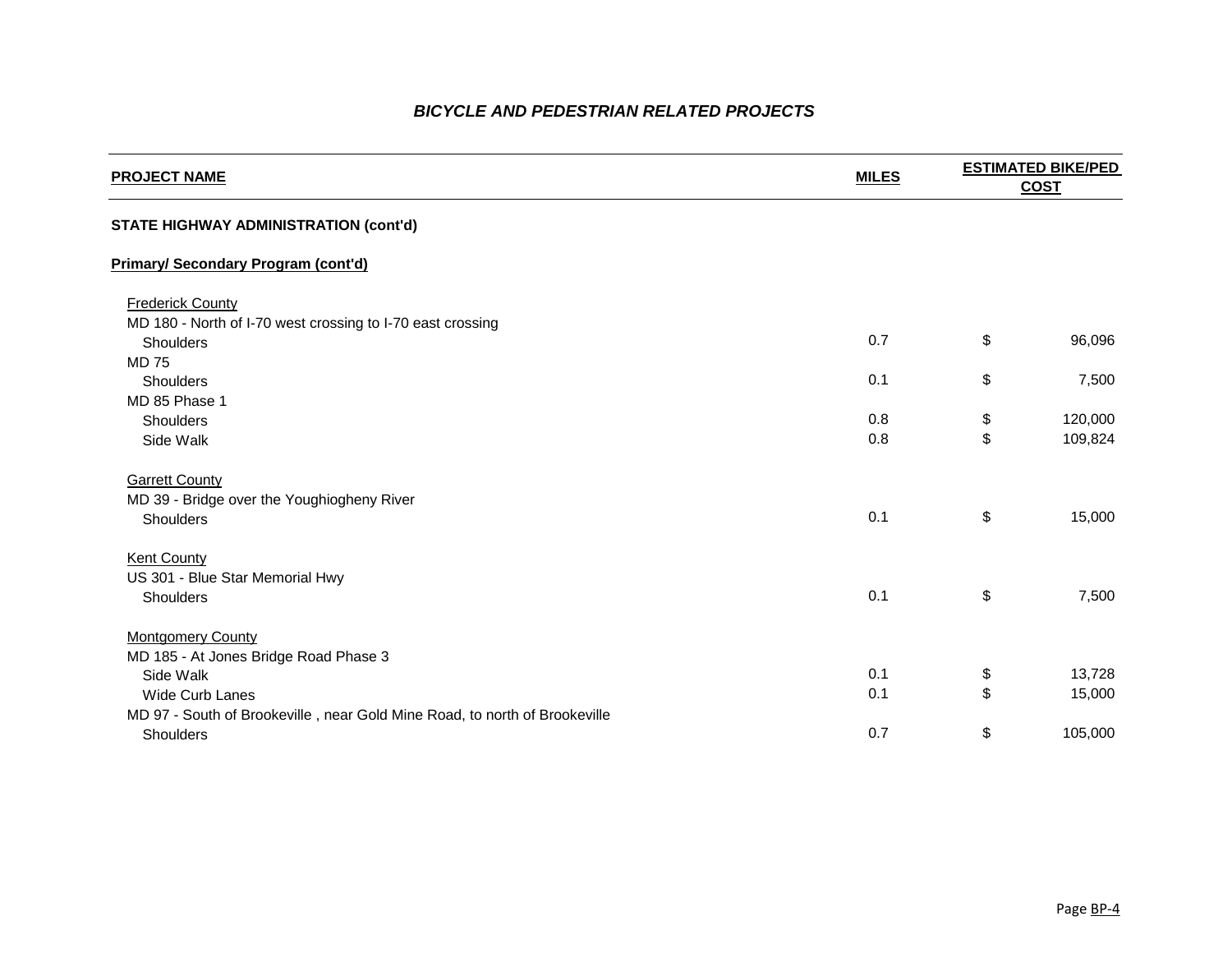# **COST**

| \$<br>1,611,576 |
|-----------------|
| \$<br>7,500     |
| \$<br>7,500     |
|                 |
| \$<br>330,000   |
| \$<br>30,000    |
|                 |
| \$<br>225,000   |
| \$<br>205,920   |
|                 |
| \$<br>15,000    |
| \$<br>13,728    |
| \$<br>15,000    |
| \$<br>13,728    |
| \$<br>13,728    |
| \$<br>15,000    |

## **PROJECT NAME MILES ESTIMATED BIKE/PED STATE HIGHWAY ADMINISTRATION (cont'd) Primary/ Secondary Program (cont'd)** Prince George's County I-95 - Bridge 1615305, 1615306 over MD 214 Shoulders 0.1 \$ 15,000 Side Walk 0.1 \$ 13,728 MD 210 - At Kerby Hill Road/ Livingston Road Side Walk 0.1 \$ 13,728 Wide Curb Lanes 0.1 MD 4 - At Suitland Parkway Side Walk 0.1 \$ 13,728 Wide Curb Lanes 0.1 US 1 - College Avenue to MD 193 (Segment 1) Side Walk  $\sim$  205,920 Wide Curb Lanes 1.5 \$ 225,000 St. Mary's County MD 5 - At Abell Street/Moakley Street Wide Curb Lanes 0.2 MD 5 - South of Camp Brown road to the Roger Station Shoulders 2.2 \$ 330,000 **Washington County** I-70 - Eisenhower Memorial Hwy Bridge over Crystal Falls Drive Shoulders 0.5 \$ 7,500 I-70 - Eisenhower Memorial Hwy Bridge over Norfolk Southern Railroad Shoulders 0.5 \$ 7,500

**Total \$ 1,611,576**

### *BICYCLE AND PEDESTRIAN RELATED PROJECTS*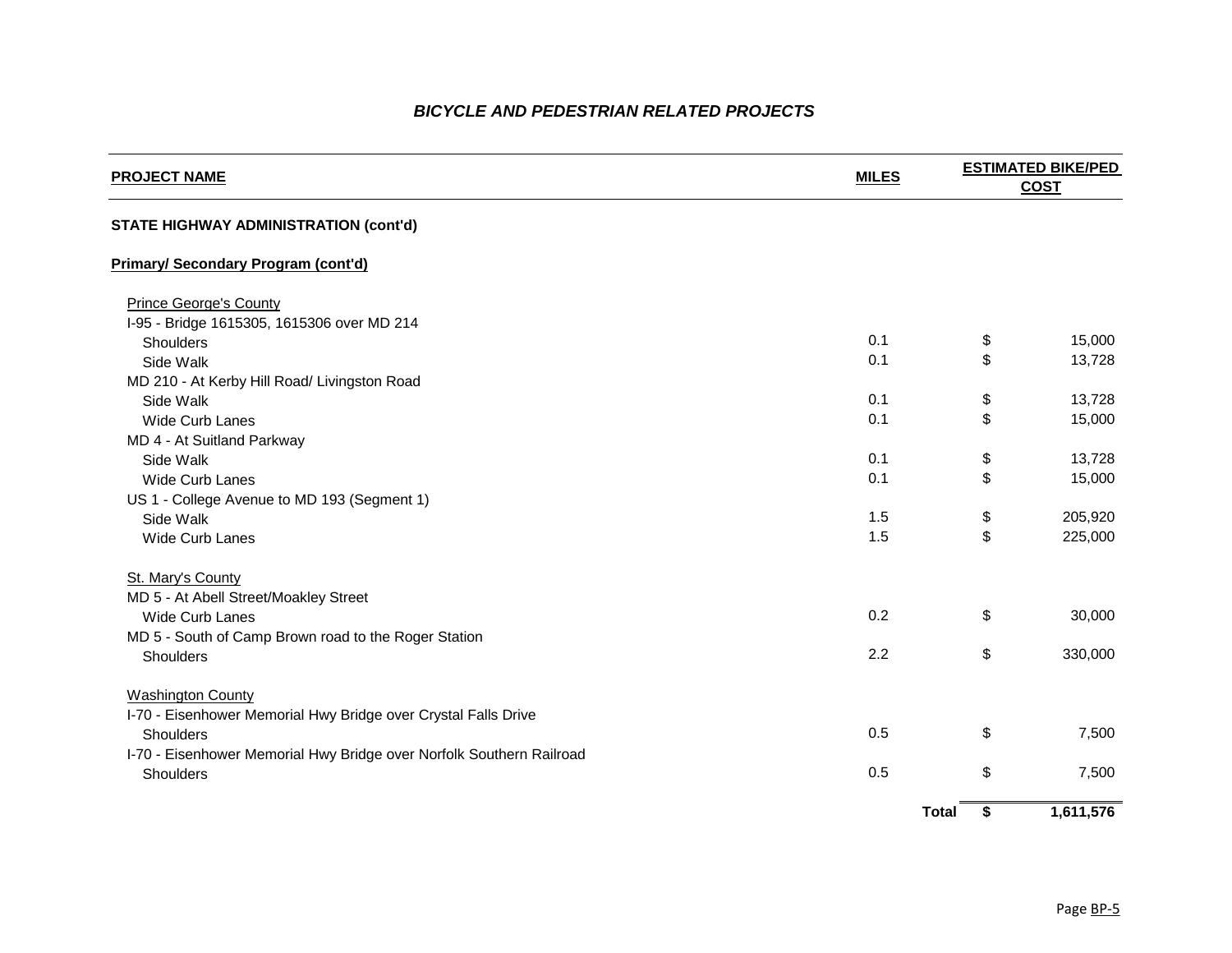#### **STATE HIGHWAY ADMINISTRATION (cont'd)**

#### **Retrofit Sidewalk Program**

**Anne Arundel County** MD 424 - Duke of Kent Drive to MD 450 - Phase 2

Anne Arundel County Cox Creek Community Trail

#### **Baltimore County** Patapsco Valley State Park Old Court Trail System

**Montgomery County** Patuxent Phase 2 - Trails and Parking Patuxent River State Park Trail System Construction

|              | \$<br>7,767,000 |
|--------------|-----------------|
| <b>Total</b> | \$<br>7,767,000 |
|              |                 |
|              | \$<br>184,000   |
|              |                 |
|              | \$<br>83,000    |
|              |                 |
|              | \$<br>360,000   |
|              | \$<br>80,000    |
|              | \$<br>134,000   |
|              |                 |
|              | \$<br>120,000   |
|              | \$<br>947,000   |

#### **Recreational Trails Program**

**Allegany County** Dans Mountain Perimeter Trail

Queen Anne's County New Little Florida Trail at Tuckahoe Valley State Park

**Talbot County** Easton Rail Trail Spur Construction

### *BICYCLE AND PEDESTRIAN RELATED PROJECTS*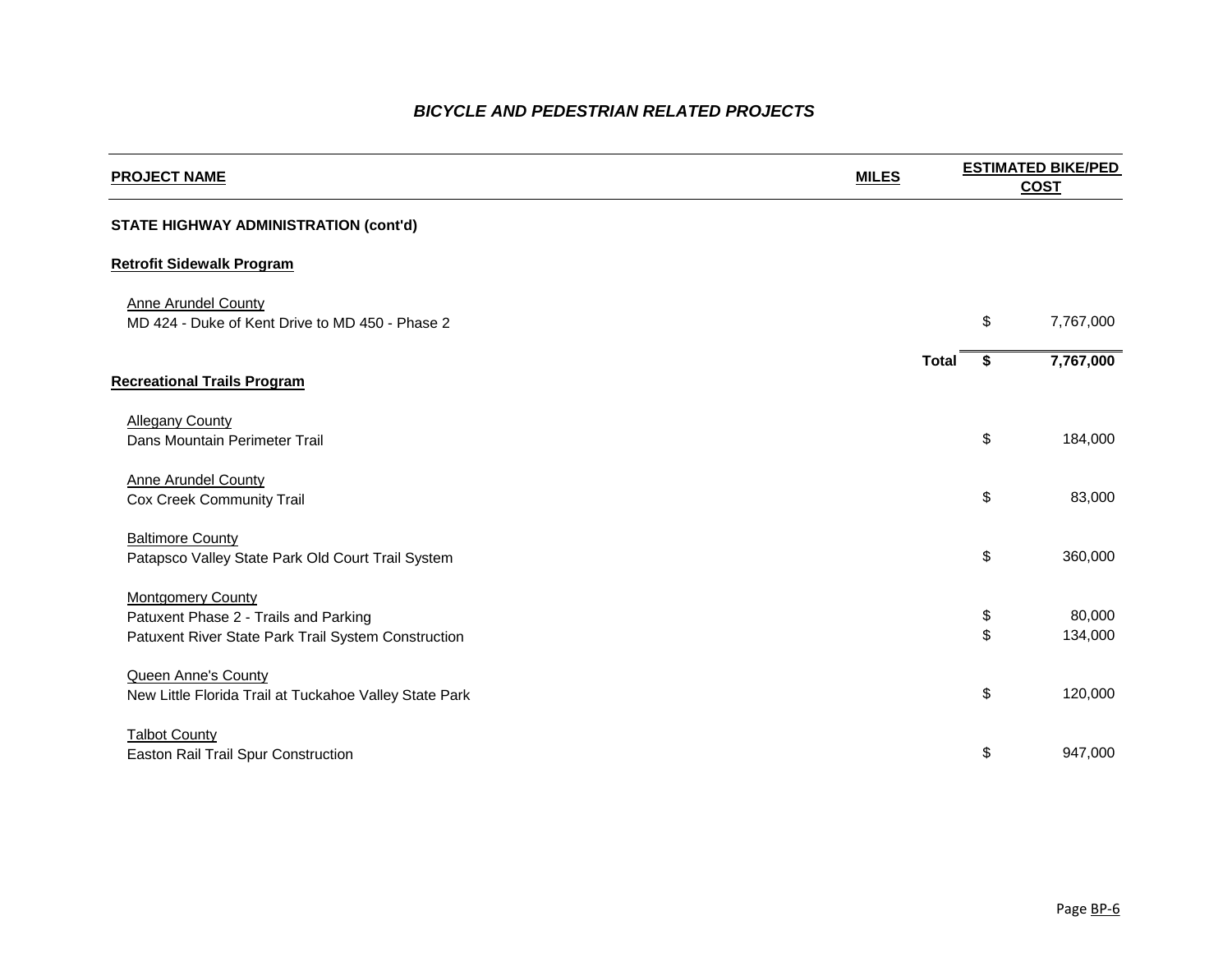#### **STATE HIGHWAY ADMINISTRATION (cont'd)**

#### **Recreational Trails Program (cont'd)**

**Washington County** Fort Frederick Beaver Pond Extension (Loop) Regional Park Multi-Use Trails

**Worcester County** Pocomoke River State Park - Trail of Change Improvements

Allegany County **Baltimore Street Access** Bel Air Elementary School Pedestrian Bridge Replacement

**Anne Arundel County Bicycle Safety Training Project** Broadneck Peninsula Trail II Broadneck Peninsula Trail III Cowhide Branch Stream Restoration and Fish Passage South Shore Trail Phase II WB&A Trail Bridge at Patuxent

|       | \$<br>108,000   |
|-------|-----------------|
|       | \$<br>120,000   |
|       |                 |
|       | \$<br>130,000   |
|       |                 |
| Total | \$<br>2,266,000 |
|       |                 |
|       |                 |
|       | \$<br>5,200,000 |
|       | \$<br>320,000   |
|       |                 |
|       | \$<br>145,000   |
|       | \$<br>2,407,000 |
|       | \$<br>2,600,000 |
|       | \$<br>1,800,000 |
|       | \$<br>2,200,000 |
|       | \$<br>4,700,000 |
|       |                 |
|       |                 |
|       | \$<br>2,100,000 |
|       | \$<br>418,000   |
|       | \$<br>258,000   |
|       |                 |

#### **Transportation Alternatives Program**

**Baltimore City** Jones Falls Trail - Phase V Potomac Street Cycle Track SRTS Pimlico \$ 258,000

### *BICYCLE AND PEDESTRIAN RELATED PROJECTS*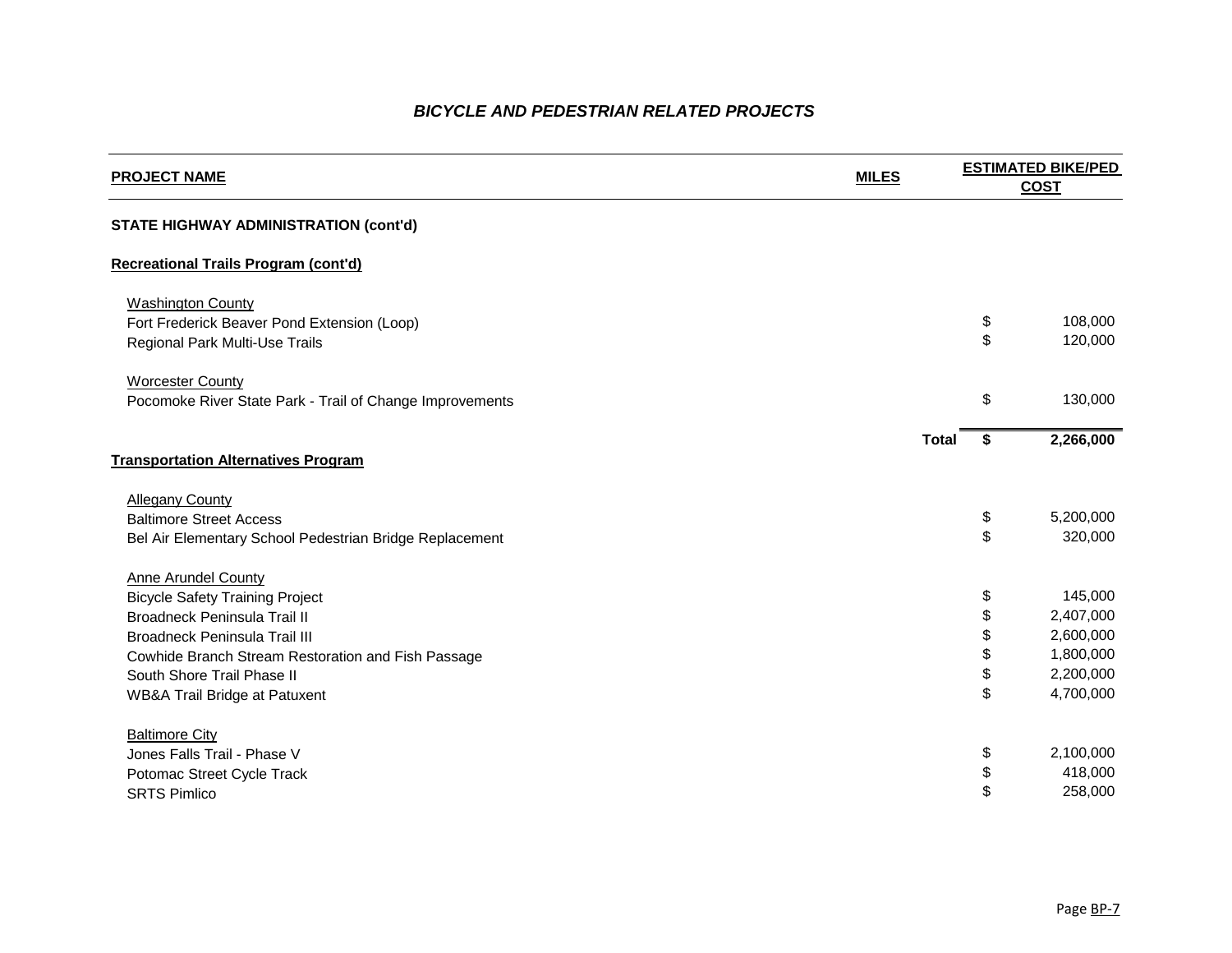| \$  | 160,000   |
|-----|-----------|
| \$  | 904,000   |
| \$  | 53,000    |
| \$  | 241,000   |
| \$  | 143,000   |
| \$  | 54,000    |
| \$  | 38,000    |
| \$  | 3,314,000 |
| \$  | 360,000   |
| \$  | 515,000   |
| \$  | 221,000   |
| \$. | 200 000   |

#### **STATE HIGHWAY ADMINISTRATION (cont'd)**

#### **Transportation Alternatives Program (cont'd)**

**Baltimore County** Pedestrian Improvments & Connections for Edgemere ES, Sparrows Point MS-HS

**Calvert County** Solomons Island Road

**Carroll County** Springfield Avenue - Sykesville Sidewalk SRTS Eldersburg Elementary School (Johnsonville Rd) **Washington Road Sidewalks** 

**Cecil County** SRTS - Cheasepeake City Elementary School Sidewalk Improvement **SRTS Jethro Street Sidewalk Installation** 

Charles County **Indian Head Boardwalk** Indian Head Trailhead Pedestrian Improvements - Mill Hill Road and Davis Road

**Dorchester County** Cannery Park Trails to Trails SRTS Bayly Road Sidewalk  $\sim$  200,000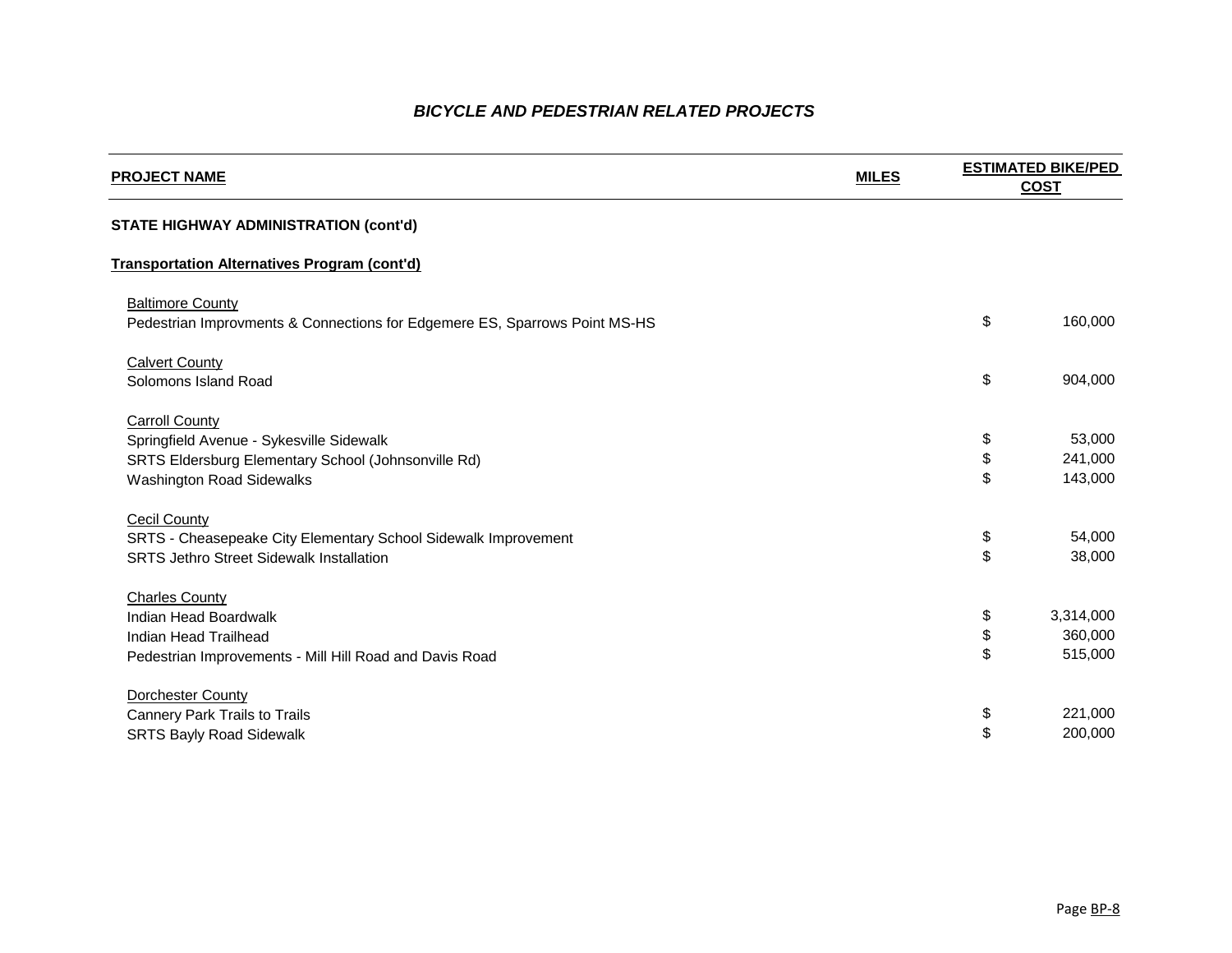| \$             | 479,000                           |
|----------------|-----------------------------------|
| \$             | 4,100,000                         |
| \$<br>\$<br>\$ | 413,000<br>1,993,000<br>2,757,000 |
| \$             | 1,092,000                         |
| \$             | 6,934,000                         |
| \$             | 1,040,000                         |
| \$             | 814,000                           |
| \$             | 47,000                            |
| \$             | 3,673,000                         |
| \$             | 2,000,000                         |
| \$             | 548,000                           |
| \$             | 1,116,000                         |
| \$             | 1,028,000                         |

#### **STATE HIGHWAY ADMINISTRATION (cont'd)**

#### **Transportation Alternatives Program (cont'd)**

**Frederick County** East Street Rails with Trails

**Garrett County** Casselman River Bridge Rehabilitation

**Harford County** Aberdeen Connectivity Improvements Ma and Pa Phase II Ma and Pa Phase III

Howard County **Patuxent Branch Trail** 

**Kent County** Cypress Street - Comm Safety & Enhancement - West of School Street To East of Crane Street

**Montgomery County** Flower Avenue Green Street project **Lincoln Avenue Sidewalks** MD 188 (Wilson Lane) at Cordell Avenue MD 355 - Clarksburg Shared Path North Branch Hiker Biker Trail Sligo Creek Trail Town of Garrett Park Towpath Rehabilitation: A Safe Towpath Phase III

### *BICYCLE AND PEDESTRIAN RELATED PROJECTS*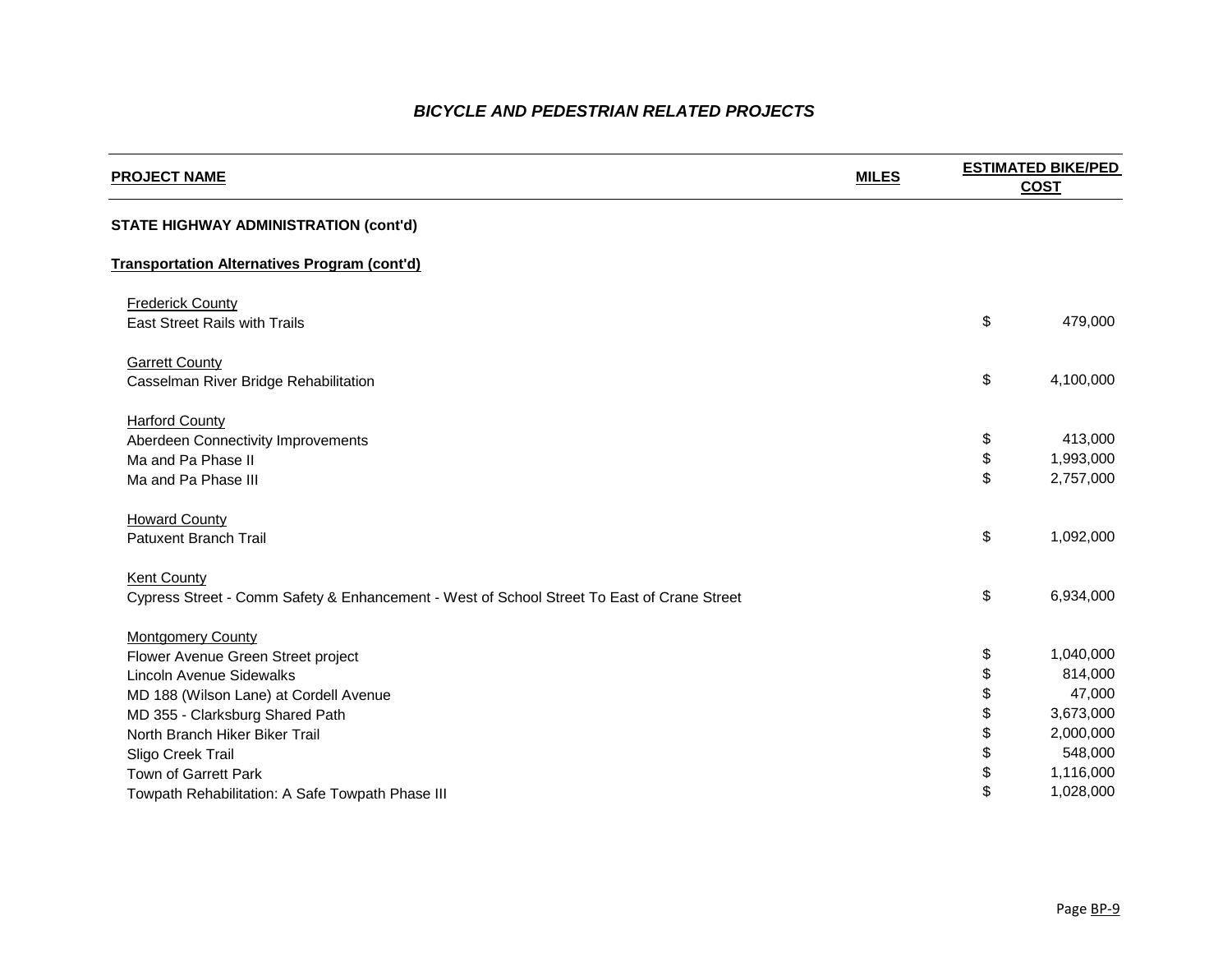| \$<br>70,998,000 |
|------------------|
|                  |
| \$<br>723,000    |
| \$<br>221,000    |
| \$<br>264,000    |
| \$<br>264,000    |
| \$<br>440,000    |
| \$<br>156,000    |
|                  |
| \$<br>3,600,000  |
| \$<br>1,741,000  |
| \$<br>172,000    |
| \$<br>1,456,000  |
| \$<br>737,000    |
| \$<br>223,000    |
| \$<br>1,228,000  |
| \$<br>960,000    |
| \$<br>1,530,000  |
| \$<br>211,000    |
| \$<br>40,000     |
| \$<br>250,000    |
| \$<br>397,000    |

#### **STATE HIGHWAY ADMINISTRATION (cont'd)**

#### **Transportation Alternatives Program (cont'd)**

Prince George's County **Bowie Heritage Trail Chamber Ave Green Street** Crosswalk at Lerner and MD 197 Forest Heights - SRTS Greenbelt Station/WMATA Hiker-Biker Trail Laurel MARC Station Platform and Pedestrian Safety Improvements Oxon Cove Trail \$ 1,228,000 PG County Bike Share Program - Phase 2+3 PG County Bike Share Program - Phase One Signal Modification, Ped Safety and Access Improvement SRTS Crittenden \$ 172,000

St. Mary's County MD 5 Pedestrian and Bicycle Trail Three Notch Trail, Phase VII

**Washington County** Hagerstown Miscellaneous Safety Improvements Haven Rd and Pennsylvania Ave Safety Upgrades Potomac Street at Howard Street SRTS Traffic Signal Replacement Frederick Street and Eastern Boulevard

Wicomico County Del-Mar Second Street Infrastructure Improvements Salisbury Scenic Drive Rails with Trails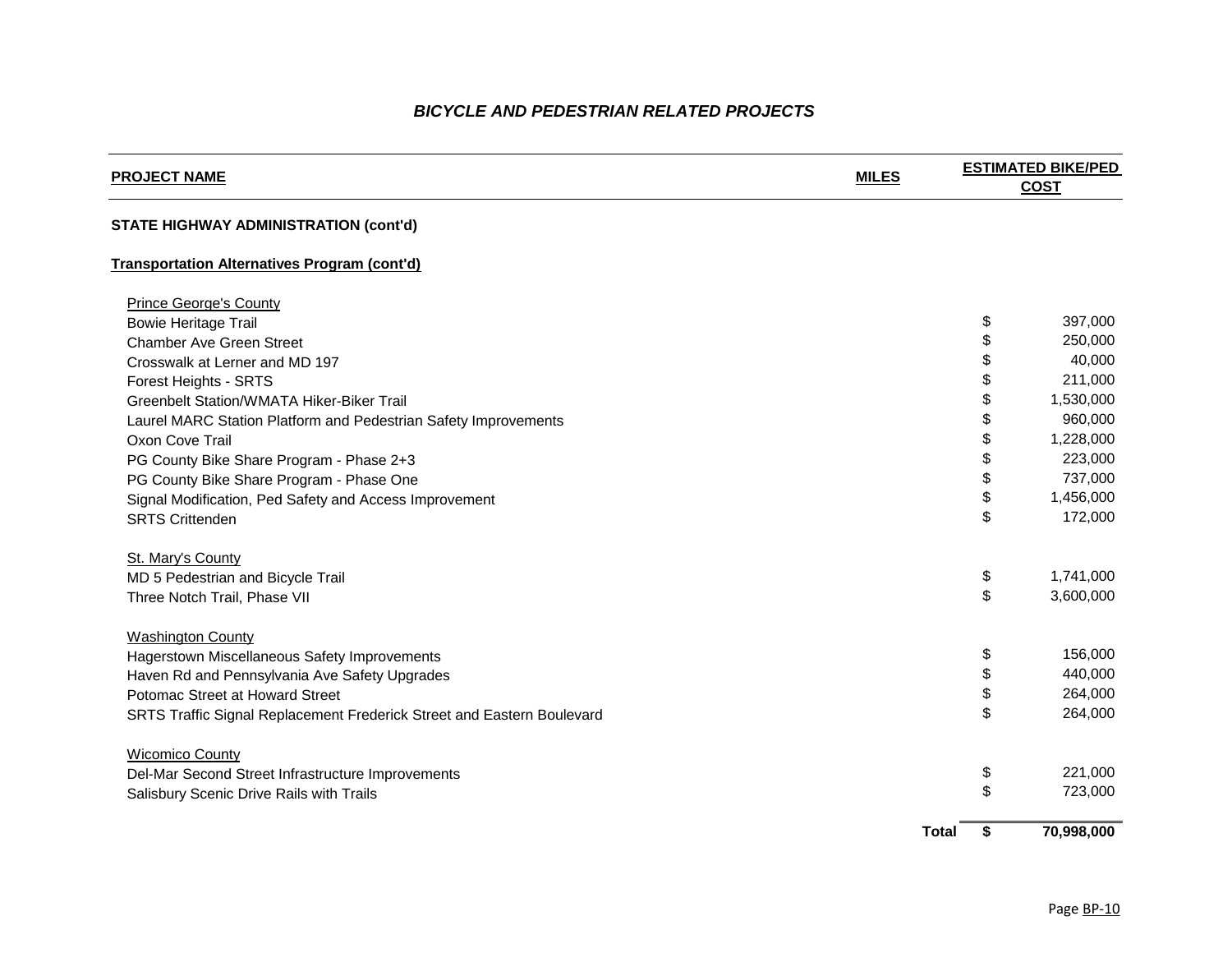| 800,000 |
|---------|
|         |
| 600,000 |
| 80,000  |
|         |
|         |
| 83,000  |
| 159,920 |
| 360,000 |
|         |
|         |
| 480,330 |
| 50,500  |
|         |
| 88,000  |
|         |

Page BP-11

#### **THE SECRETARY'S OFFICE**

#### **Kim Lamphier Bikeways Network Program**

#### Anne Arundel

Annapolis Low-Stress Network Connector Broadneck Peninsula Trail (Phase 1B) BWI Trail Spur Extension to Nursery Road Poplar Trail Extension to South Shore Trail

#### **Baltimore City** Baltimore City Automated Bike Counters Baltimore Wolfe Washington Cycletrack Design Of Baltimore Greenway Feasibilty Study

**Baltimore County Bloomsbury Crossing Construction** River Road Improvements

**Calvert** Dunkirk Prince Frederick Feasibility Studies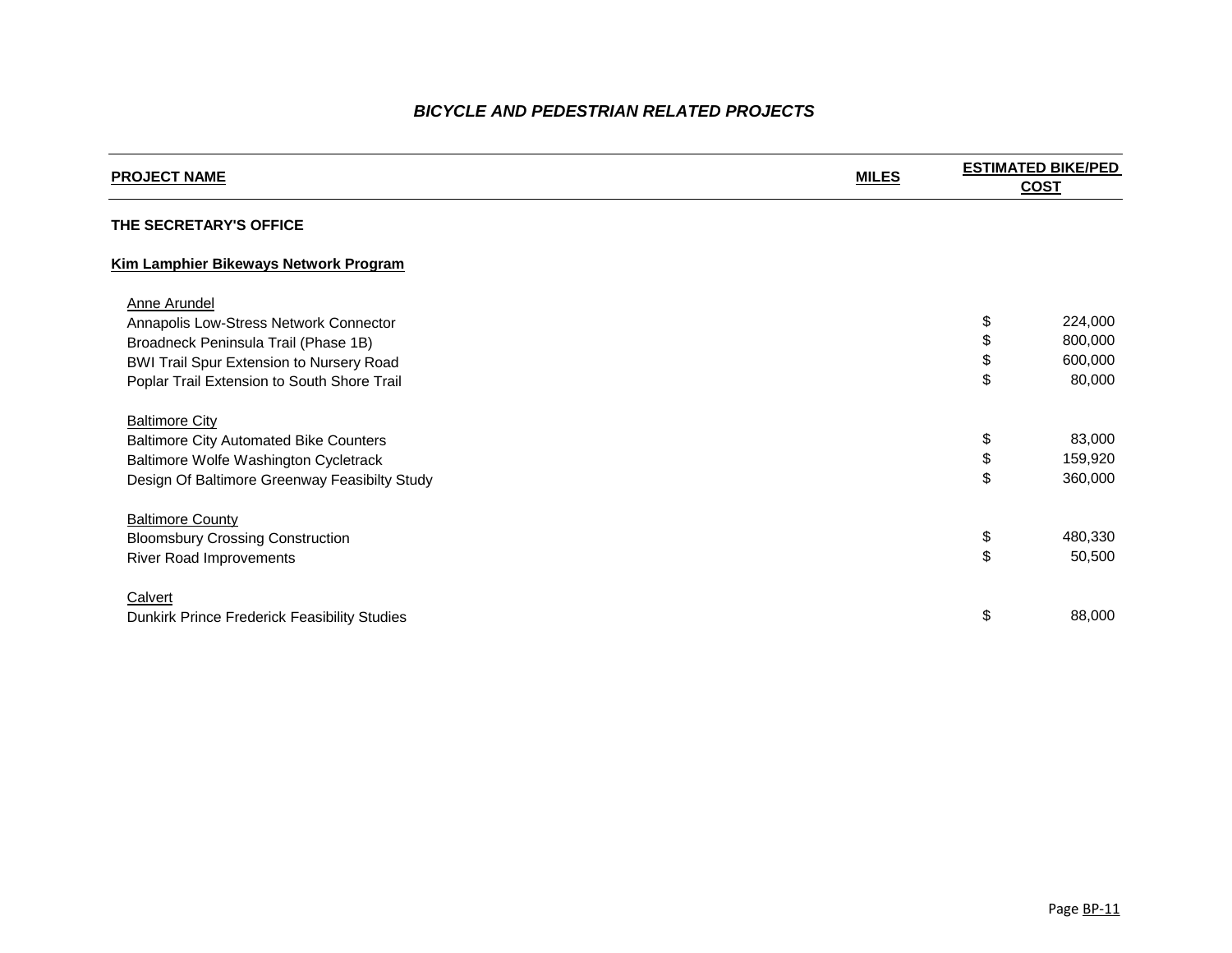| \$                         | 64,000                                            |
|----------------------------|---------------------------------------------------|
| \$                         | 400,000                                           |
| \$<br>\$                   | 98,000<br>509,828                                 |
| \$                         | 162,295                                           |
| \$<br>\$<br>\$<br>\$<br>\$ | 17,500<br>29,075<br>235,000<br>473,174<br>254,000 |
| \$                         | 112,000                                           |
| \$                         | 625,000                                           |

#### **THE SECRETARY'S OFFICE (cont'd)**

#### **Kim Lamphier Bikeways Network Program (cont'd)**

**Charles** Indian Head Rail Trail Extension Feasibility Study

**Frederick** H&F Trail, Northern Branch

**Howard** Dobbin Road Pathway North Laurel Connections Construction

Kent Gilchrest Rail Trail Phase IV

**Montgomery** Cheltenham Pearl Route Study **Montgomery Automated Counters** New Hampshire Avenue Bikeway Design plans New Hampshire Avenue Bikeway Section A New Hampshire Avenue Sec B Final Design

Prince George's College Park Rhode Island Bike Lane

Saint Mary's St. Mary's Three Notch Phase 7